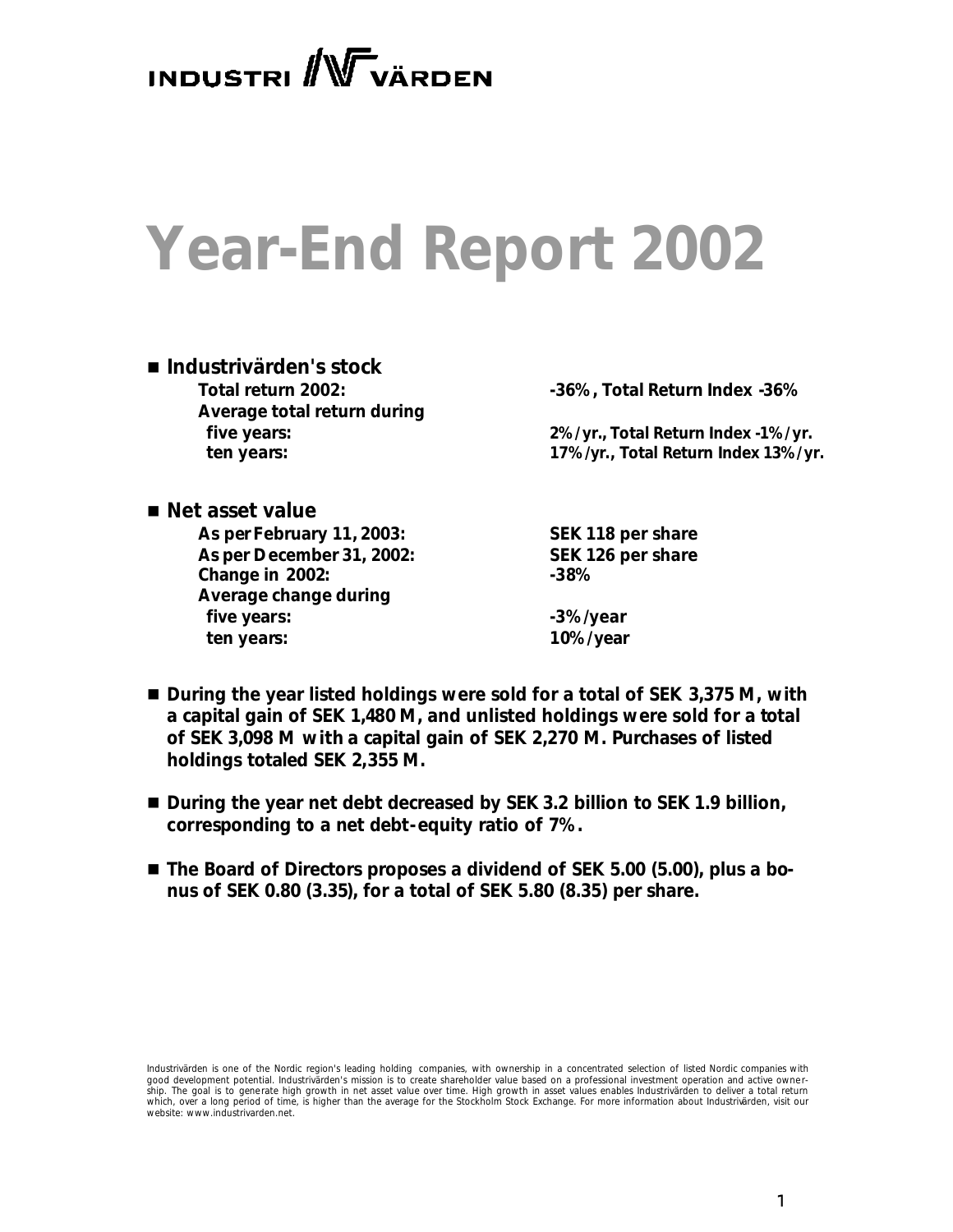

#### **CEO's COMMENTS**

The world's stock markets have fallen sharply for the third year in a row. In Sweden the General Index fell by 37%, and since the peak in March 2000 through the end of 2002, the General Index has dropped by 64%. Industrivärden's net asset value has decreased in pace with this trend and was SEK 126 per share at year-end 2002, compared with SEK 355 in March 2000. It is important to remember, however, that the major price decline that we have experienced is largely a correction of fast, sharp price rises in the end of the 1990's for primarily telecom companies and co mpanies involved in the Internet and media.

This correction to more sound values that we have seen during the past year has made it possible for us to once again look for attractive investment alternatives. Therefore, I am happy to note that we have continued our resolute work in accordance with the shift in Industrivärden's strategy that was initiated during the previous financial year. Our goal of generating high growth in net asset value through a professional investment operation and active ownership remains. However, due to the stock market decline, we have exercised considerable restraint with respect to new investments. Therefore, our activities during the year were focused primarily in two areas:

- the realization of built-up value and, consequently, the improvement of our financial preparedness and position as a result of a couple of very successful sales – Lundbeck and Besam – together totaling SEK 5.3 billion, and
- ß the development of new working methods and the build-up of information systems, closely adapted to our new strategy.

We also made two offensive moves during the year through the subscription of our share in Ericsso n's rights issue, for slightly more than SEK 750 M, and the acquisition of a 16% stake in the orthopedics company Össur, for SEK 275 M. The net effect of our transactions during the year, taking into account our dividend payout of SEK 1.6 billion, is that we have reduced our net debt by SEK 3.2 billion. We have thereby created favorable scope for new investments regardless of any future changes in the composition of our portfolio.

The Board's proposal for a total dividend of SEK 5.80 per share entails that we will be distributing a historically large portion of our net asset value, which is in line with our policy of nullifying our taxable income with the help of our right to deduct dividends paid. One consequence of this is that Industrivärden's portfolio management surplus does not cover the full value ofthe dividend. However, our tax situation will likely improve as a result of the proposal to change the taxation of business-related shares. It is expected that holding companies will be able to use the new legislation starting in 2004.

*Anders Nyrén*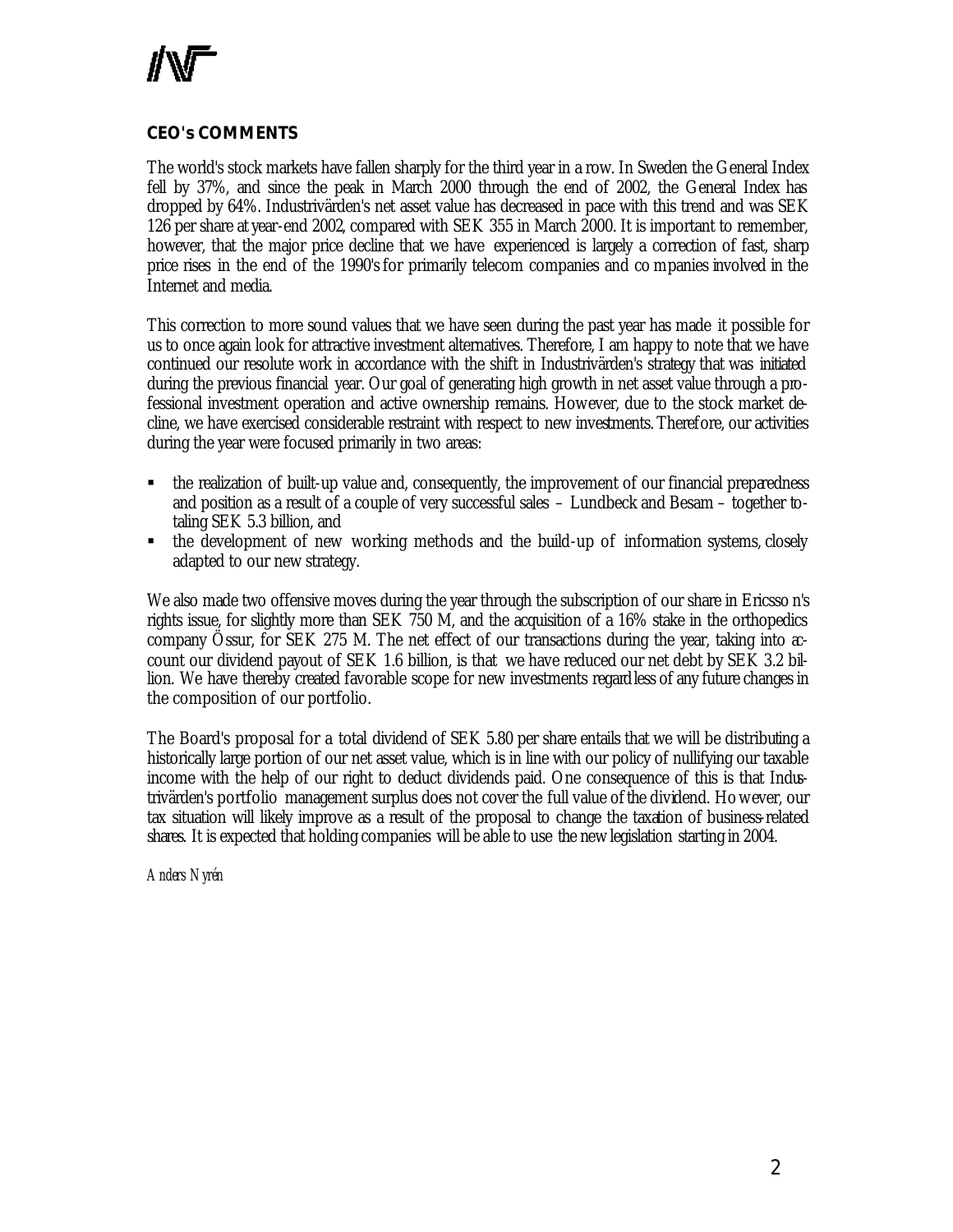

#### **INDUSTRIVÄRDEN'S STOCK**

The total return $^{\rm 1}$  for Industrivärden's stock was -36%, compared with an equivalent -36% return for the Findata Total Return Index.

From the end of 1997 through December 31, 2002, the average total return for Industrivärden's stock was 2% per year, compared with -1% for the Total Return Index. During the ten-year period starting at year-end 1992, Industrivärden's stock delivered an average total return of 17% per year, compared with 13% for the Total Return Index.



The average annual dividend growth during the five-year period 1998-2002 will be 9% (if the Annual General Meeting votes in favor of the Board's proposal for 2002). The average dividend yield during the five-year period would thus be 4.5%, or more than double the average for the Stockholm Stock Exchange.

#### **NET ASSET VALUE**

Net asset value, which is a measure of Industrivärden's wealth, is defined as the actual market value of the listed holdings, the calculated value of the wholly owned subsidiaries, and the book value of other unlisted holdings, less other assets and liabilities, net.

Net asset value<sup>2</sup> on December 31, 2002, was calculated at SEK 24.4 billion, or SEK 126 per share, which is a decrease of SEK 78 per share since year-end 2001. At February 11, 2003, net asset value was SEK 118 per share. The average annual change in net asset value from year-end 1997 through December 31, 2002, was -3%. During the ten-year period starting at year-end 1992, the average annual growth in net asset value was 10%. The trend in net asset value is shown in the chart below.



<sup>1</sup> Price trend plus reinvested dividends.

l

<sup>2&</sup>lt;br>"Total number of shares: 193,135,612. The wholly owned subsidiaries Indutrade and Isaberg Rapid have been assigned a calculated value using a P/E multiple of 13 (the same as at December 31, 2001), based on their respective earnings in 2002.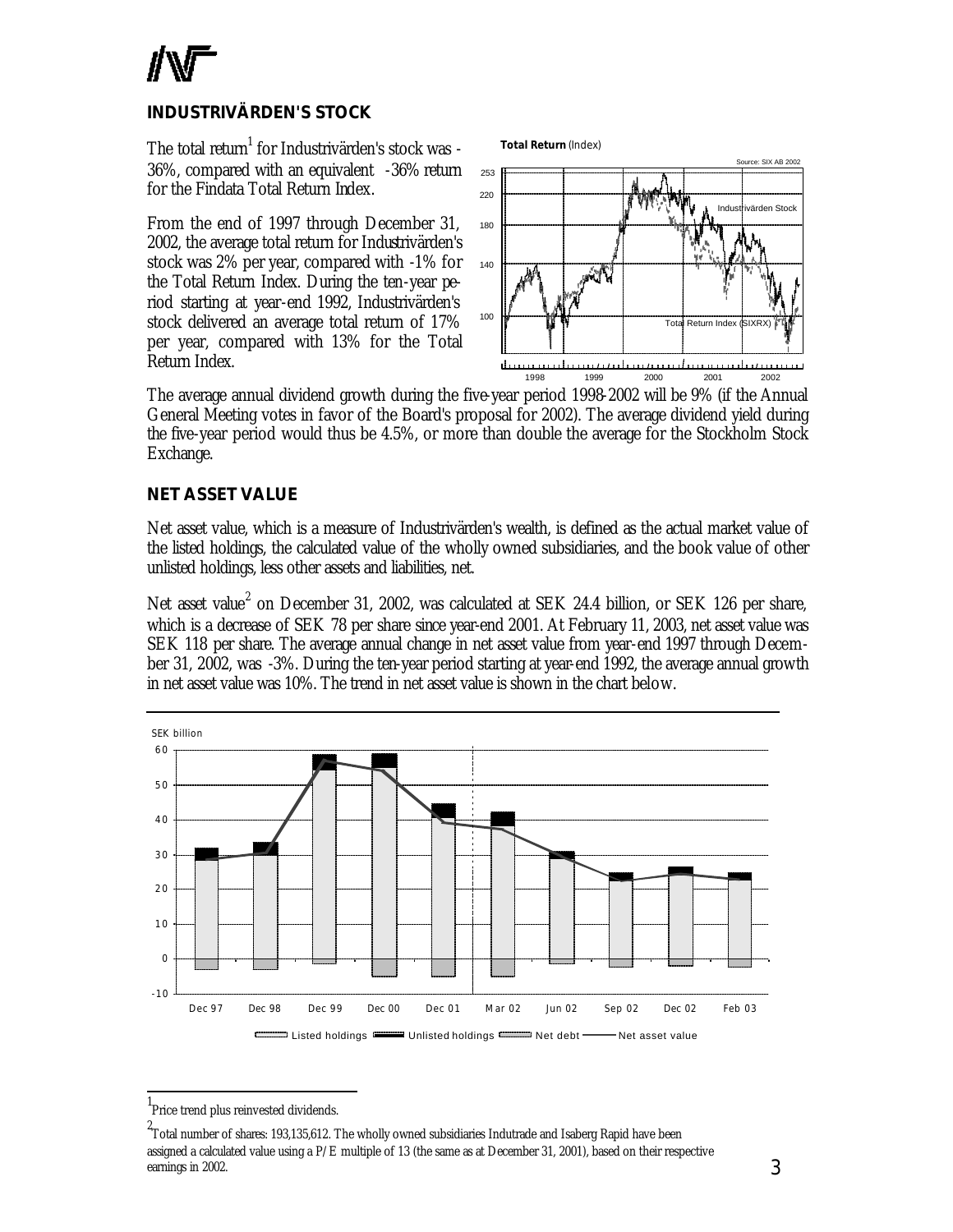

#### **Change in Net Asset Value per Share**

The change in net asset value during 2002 was SEK -78 per Industrivärden share. A specification of the impact on net asset value of the major shareholdings during the year is presented in the diagram below.



Purchases and sales during the year have been taken into account in calculating the change in net asset value. The sale of Besam had a positive impact on net asset value in the amount of SEK 5 per share.

#### **Composition of Net Asset Value**

A breakdown of the various components making up net asset value as per February 11, 2003 and at the end of 2002 and 2001, is shown in the table below.

|                                      | SEK billion     |             |             |                 | SEK per share |           |  |
|--------------------------------------|-----------------|-------------|-------------|-----------------|---------------|-----------|--|
|                                      | 2003<br>Feb. 11 | 2002        | 2001        | 2003<br>Feb. 11 | 2002          | 2001      |  |
| Parent Company <sup>2</sup>          |                 | Dec. 31     | Dec. 31     |                 | Dec. 31       | Dec. 31   |  |
| Listed holdings<br>Unlisted holdings | 22.9<br>2.1     | 24.3<br>2.1 | 40.5<br>4.1 | 119<br>10       | 126<br>10     | 210<br>21 |  |
| Equities portfolio                   | 25.0            | 26.4        | 44.6        | 129             | 136           | 231       |  |
| Net debt <sup>3</sup>                | $-2.2$          | $-2.0$      | $-5.2$      | $-11$           | $-10$         | $-27$     |  |
| Net asset value                      | 22.8            | 24.4        | 39.4        | 118             | 126           | 204       |  |

 3 Pertains to all of the Parent Company's assets and liabilities, with the exception of the book value of shares in listed companies, shares in subsidiaries, and other unlisted holdings.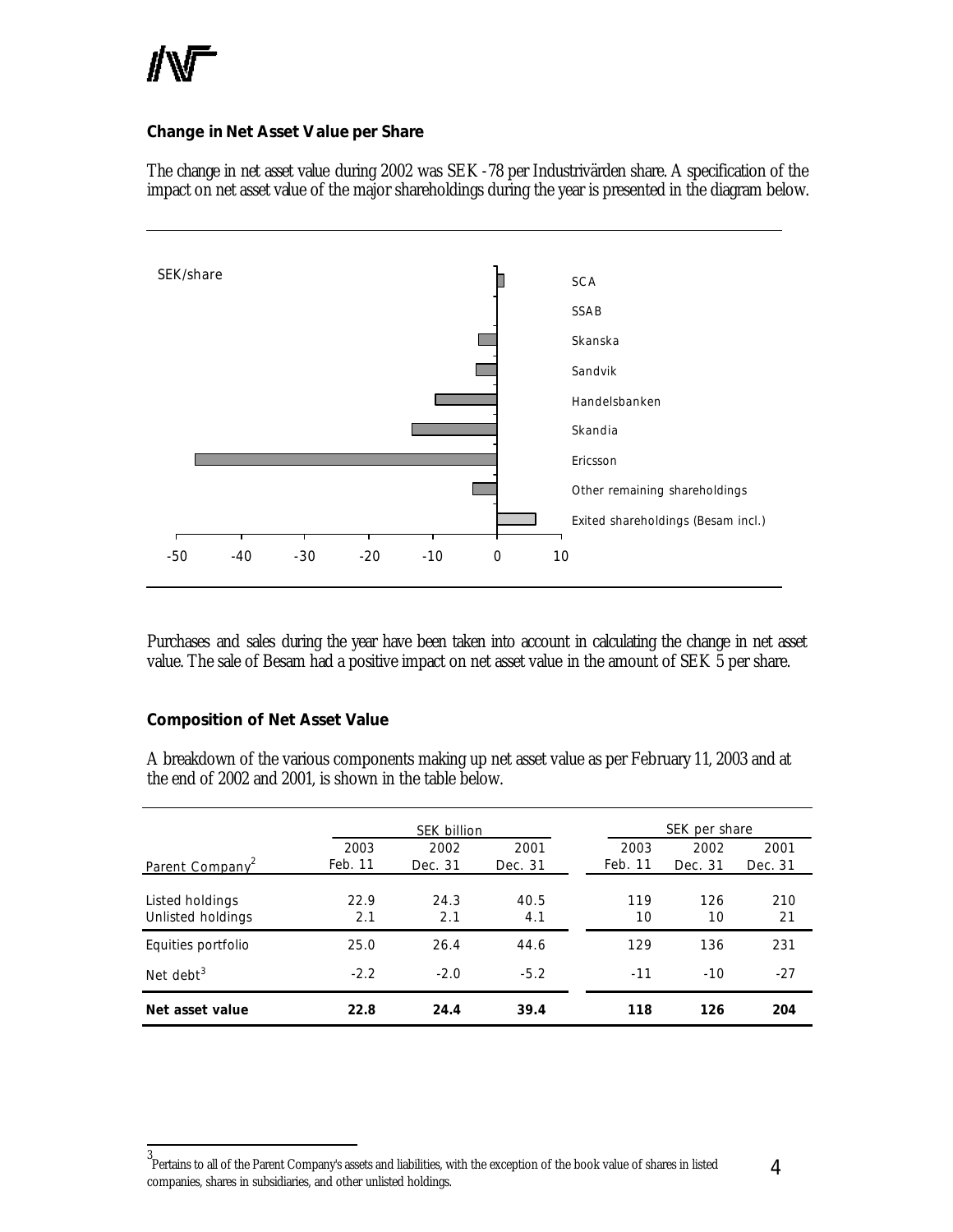

l

#### **INDUSTRIVÄRDEN'S EQUITIES PORTFOLIO**

Industrivärden's equities portfolio consists of listed holdings, which accounted for 92% of the total portfolio value on December 31, 2002, and unlisted holdings, which accounted for 8%.

#### *LISTED HOLDINGS*<sup>4</sup>

The listed holdings had a market value of SEK 24,329 M on December 31, 2002 (SEK 40,535 M at the start of the year), and the surplus value was SEK 6,648 M (SEK 23,207 M at the start of the year). Taking into account purchases and sales during the year, the change in value since the start of the year was -39%.

During the fourth quarter, purchases of listed stocks totaled SEK 106 M and sales totaled SEK 397 M. Major purchases consisted of 1,000,000 shares of Skanska B, while major sales consisted of 701,600 shares of Pharmacia Corp.

| Major transactions during the year |             |       |                 |           |       |  |  |
|------------------------------------|-------------|-------|-----------------|-----------|-------|--|--|
| January 1 - December 31, 2002      |             |       |                 |           |       |  |  |
| Purchases                          | Number      | SEK M | Sales           | Number    | SEK M |  |  |
| Ericsson B                         | 210,539,276 | 955   | Lundbeck A/S    | 8,427,400 | 2,363 |  |  |
| Skanska B                          | 5,000,000   | 292   | Pharmacia Corp. | 701.600   | 283   |  |  |
| Össur                              | 52,000,000  | 275   | Pfizer Inc.     | 982.500   | 258   |  |  |
| Pharmacia Corp.                    | 701,600     | 255   | Other           |           | 277   |  |  |
| Other                              |             | 310   | Total           |           | 3,181 |  |  |
| Total                              |             | 2,087 |                 |           |       |  |  |

The result of sales of listed holdings was a capital gain of SEK 1,494 M. A specification of the result of sales of listed holdings is provided on page 12.

<sup>4</sup> Listed holdings pertain to the Parent Company. Limited asset management is conducted by Nordinvest, which purchased listed stocks for SEK 268 M and sold listed stocks for SEK 194 M.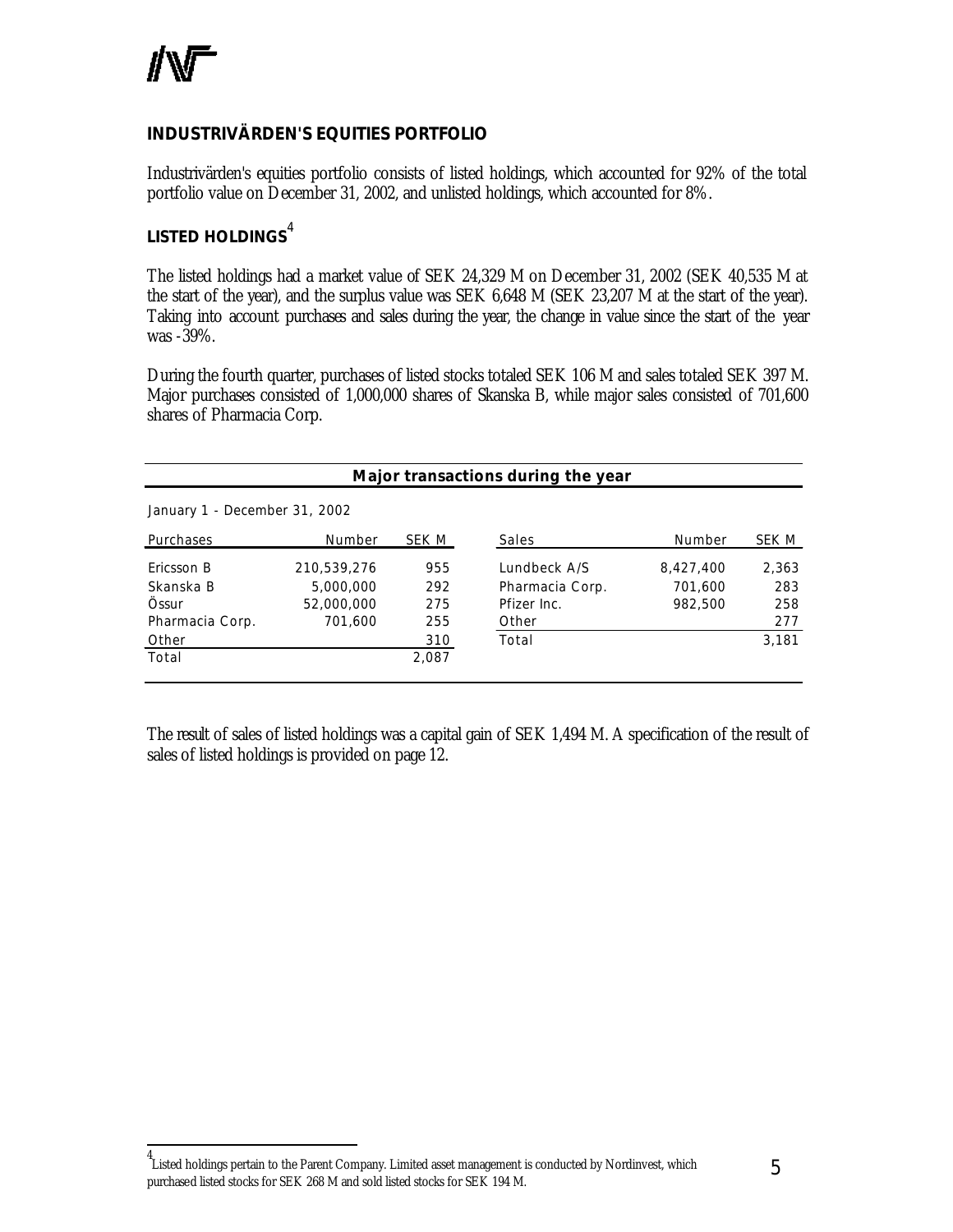| Stock                                                                                              | Number      | <b>SEK M</b> | Market value<br>SEK/share | % of port-<br>folio value | % of capital<br>in company | % of votes<br>in company |
|----------------------------------------------------------------------------------------------------|-------------|--------------|---------------------------|---------------------------|----------------------------|--------------------------|
| Handelsbanken                                                                                      | 48,655,900  | 5,644        | 29                        | 23                        | 6.8                        | 7.4                      |
| <b>SCA</b>                                                                                         | 18,982,000  | 5,572        | 29                        | 23                        | 8.1                        | 28.1                     |
| Sandvik                                                                                            | 21,000,000  | 4,085        | 21                        | 17                        | 8.0                        | 8.0                      |
| Ericsson                                                                                           | 399,539,276 | 2,902        | 15                        | 12                        | 2.5                        | 27.7                     |
| Skanska                                                                                            | 33,302,756  | 1,698        | 9                         | 7                         | 8.0                        | 31.6                     |
| SSAB                                                                                               | 12,065,600  | 1,243        | 6                         | 5                         | 12.0                       | 15.6                     |
| Skandia                                                                                            | 48,846,800  | 1,133        | 6                         | 5                         | 4.6                        | 4.6                      |
| Pfizer Inc.                                                                                        | 2,017,500   | 540          | 3                         | $\overline{2}$            | 0.0                        | 0.0                      |
| Scania                                                                                             | 3,000,000   | 501          | 3                         | $\overline{2}$            | 1.5                        | 1.8                      |
| Össur                                                                                              | 52,000,000  | 304          | 2                         | 1                         | 15.8                       | 15.8                     |
| Other ( <sek 300="" m)<="" td=""><td></td><td>707</td><td>3</td><td>3</td><td></td><td></td></sek> |             | 707          | 3                         | 3                         |                            |                          |
| Total                                                                                              |             | 24,329       | 126                       | 100                       |                            |                          |

#### **Portfolio of Listed Holdings as per December 31, 2002**

No stocks were out on loan as per December 31, 2002.

#### **Price Trend for the Largest Listed Shareholdings**

The price trend in 2002 for the largest listed shareholdings, which accounted for 92% of the value of the listed portfolio on December 31, was as follows:

|                    | Share of portf value | Value change,<br>SEK M | Price change,<br>℅ | Five years | Yearly average total return, %<br>Ten years |
|--------------------|----------------------|------------------------|--------------------|------------|---------------------------------------------|
| Stock              | as per Dec. 31, %    | Jan. 1 - Dec. 31, 2002 |                    |            |                                             |
| Handelsbanken      | 23                   | $-1,872$               | $-25$              | 8          | 34                                          |
| <b>SCA</b>         | 23                   | 238                    | 4                  | 15         | 14                                          |
| Sandvik            | 17                   | $-630$                 | $-13$              |            | 12                                          |
| Ericsson           | 12                   | $-9,105$               | -81                | $-21$      | 8                                           |
| Skanska            |                      | $-532$                 | $-26$              | -1         | 16                                          |
| SSAB               | 5                    | 6                      | $\Omega$           |            | 18                                          |
| Skandia            | 5                    | $-2,517$               | -69                | $-9$       | 12                                          |
| General Index      |                      |                        | $-37$              |            |                                             |
| Total Return Index |                      |                        |                    | $-1$       | 13                                          |

Purchases and sales during the year have been taken into account in calculating changes in value.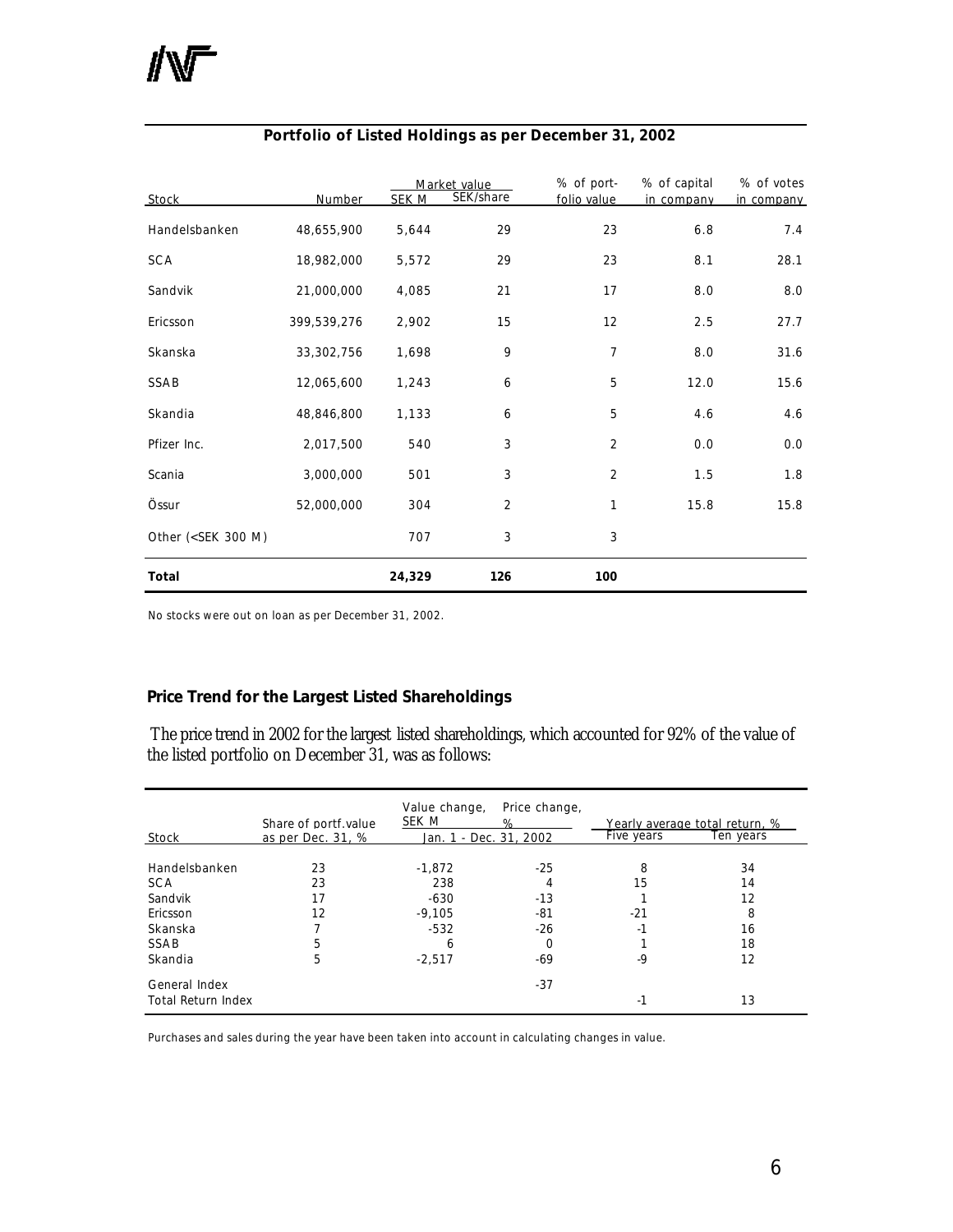*Handelsbanken's* expansion outside the Nordic region continued according to plan. The branch activities showed record earnings. Handelsbanken's earnings for the first nine months decreased, however, mainly due to the negative impact on commission and net trading income of lower volumes of equity trading. Loan losses remained low. The change in the value of Industrivärden's shareholding in 2002 was SEK -1.9 billion. Handelsbanken's stock performed better than the General Index<sup>5</sup> as well as the bank & insurance index. Handelsbanken's year-end report will be released on February 18.

*SCA* benefited from continued high demand for hygiene products. Earnings for these products improved significantly, while earnings for packaging and forest industry products decreased. The strategy of developing SCA's core businesses through acquisitions led to acquisitions totaling SEK 6.5 billion of companies active in the areas of hygiene products and packaging. The change in the value of Industrivärden's shareholding in 2002 was SEK 0.2 billion. SCA's stock performed better than the General Index.

*Sandvik's* earnings improved for its Mining and Construction unit but decreased for the Tooling and Materials Technology units. The company's market position strengthened as a result of several strategic acquisitions, including the American tool company Valenite. The change in the value of Industrivärden's shareholding in 2002 was SEK -0.6 billion. Sandvik's stock performed better than both the industrial index and the General Index.

*Ericsson's* earnings were hurt by lower demand for mobile systems, stemming from the low level of investment by telecom operators. Substantial cost cutting measures are currently being taken in the aim of achieving a profit some time in 2003. Cost cutting programs during the period 2001 to year-end 2003 are expected to lower the costs with approximately SEK 50 billion on a yearly basis. The change in the value of Industrivärden's shareholding in 2002 was SEK -9.1 billion. Ericsson's stock performed below the General Index, but largely on a par with other major international manufacturers of telecom systems.

*Skanska's* earnings for the first nine months of the year improved in the company's three main markets – the U.S., Europe and Scandinavia. Following a strong phase of expansion, a strategic overview was performed in late autumn 2002. In order to consolidate operations and enhance profitability, Skanska will improve its efficiency and focus on its home markets. The change in the value of Industrivärden's shareholding in 2002 was SEK -0.5 billion. Skanska's stock performed better than the General Index. Skanska's year-end report will be released on February 13.

*SSAB's* deliveries increased slightly, but earnings for the first nine months of 2002 were hurt by lower market prices. At year-end the value of Industrivärden's shareholding was unchanged co mpared with the start of the year. SSAB's stock performed better than the industrial index as well as the General Index. SSAB's year-end report will be released on February 12.

*Skandia's* earnings decreased as a result of the decline in the world's stock markets. In December an agreement was reached on the sale of American Skandia. The sale, which is expected to be completed during the first half of 2003, resulted in a capital loss after tax of SEK 4.4 billion at the same time as Skandia will be essentially debt-free. The change in the value of Industrivärden's shareholding in 2002 was SEK -2.5 billion. Skandia's stock performed below the General Index. Skandia's year-end report will be released on February 12.

*Össur's* earnings for the first nine months improved. Growth in the prosthetics segment remained favorable. In the area of orthotics, the company's market position was strengthened through the acquisition of the Swedish CAD/CAM company Capod Systems, whose technology will create a platform for continued expansion. Growth in the value of Industrivärden's shareholding in 2002 was SEK 29 M or 11%. Össur will be releasing its year-end report on February 12*.* 

l

<sup>5</sup> All index comparisons pertain to Affärsvärlden's sector breakdown.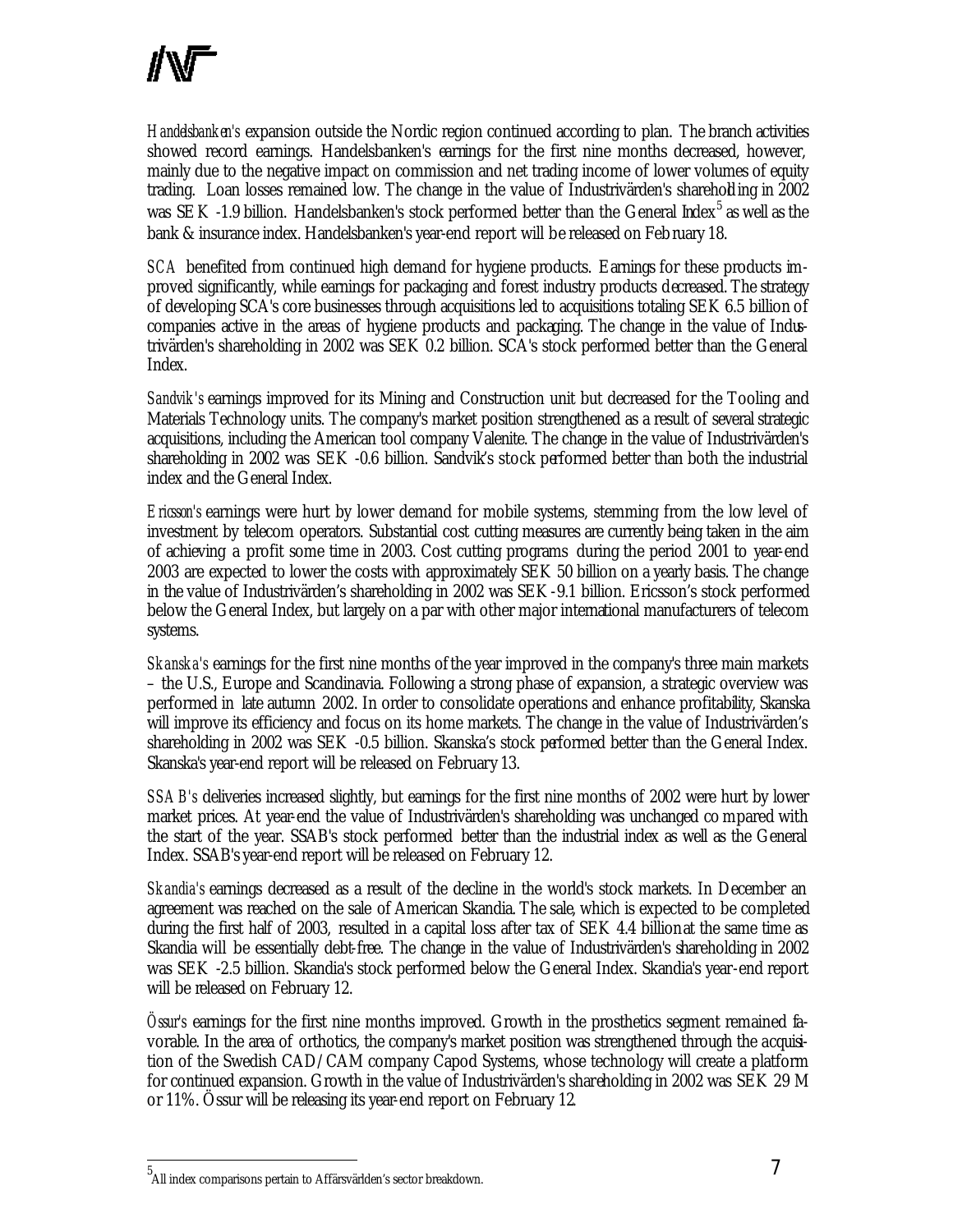

#### **Trend for the Listed Holdings Through February 11, 2003**

| Portfolio of Listed Holdings as per February 11, 2003 |             |        |              |             |                            |  |
|-------------------------------------------------------|-------------|--------|--------------|-------------|----------------------------|--|
|                                                       |             |        | Market value |             | % of port- Price change, % |  |
| Stock                                                 | Number      | SEK M  | SEK/share    | folio value | Jan. 1-Feb. 11             |  |
| Handelsbanken                                         | 49,655,900  | 5,338  | 28           | 23          | $-7$                       |  |
| <b>SCA</b>                                            | 18,982,000  | 5.160  | 27           | 22          | $-7$                       |  |
| Sandvik                                               | 21,000,000  | 3.917  | 20           | 17          | $-4$                       |  |
| Ericsson                                              | 399.539.276 | 2.909  | 15           | 13          | $-3$                       |  |
| Skanska                                               | 33,302,756  | 1,485  | 8            |             | $-13$                      |  |
| SSAB                                                  | 12,065,600  | 1,237  | 6            | 5           | $\Omega$                   |  |
| Skandia                                               | 48,846,800  | 884    | 5            | 4           | $-22$                      |  |
| Other                                                 |             | 1,995  | 10           | 9           |                            |  |
| Total                                                 |             | 22,925 | 119          | 100         |                            |  |

The market value of the listed holdings on February 11, 2003, was SEK 22,925 M, and the surplus value was SEK 5,017 M.

#### *UNLISTED HOLDINGS*

The door automation company *Besam* was sold to the Assa Abloy lock group on June 30 and is included in consolidated earnings for the year based on its results for the first half of the year. The sales price was SEK 3,050 M, with a capital gain of SEK 2,334 M. Net sales amounted to SEK 963 M for the first six months of 2002 (SEK 2,108 M for the full year 2001), and earnings after financial items for the same period amounted to SEK 50 M (SEK 201 M for the full year 2001).

Net sales for *Indutrade*, which is one of the leading industrial trading companies in the Nordic region, totaled SEK 3,078 M (3,109). Earnings after financial items totaled SEK 181 M (176).

*Isaberg Rapid*, which manufactures stapling tools, grew its net sales to SEK 873 M (763), and earnings after financial items totaled SEK 32 M (28).

The shareholdings in *Biodisk, DHJ Media* and *Ericsson Finans* were divested during the first half of the year. The shareholdings in *Establish* and investments related to *Ericsson Venture Partners*have been written down to their estimated market values. The combined earnings impact of divestments and reserve provisions related to minority holdings was SEK -94 M.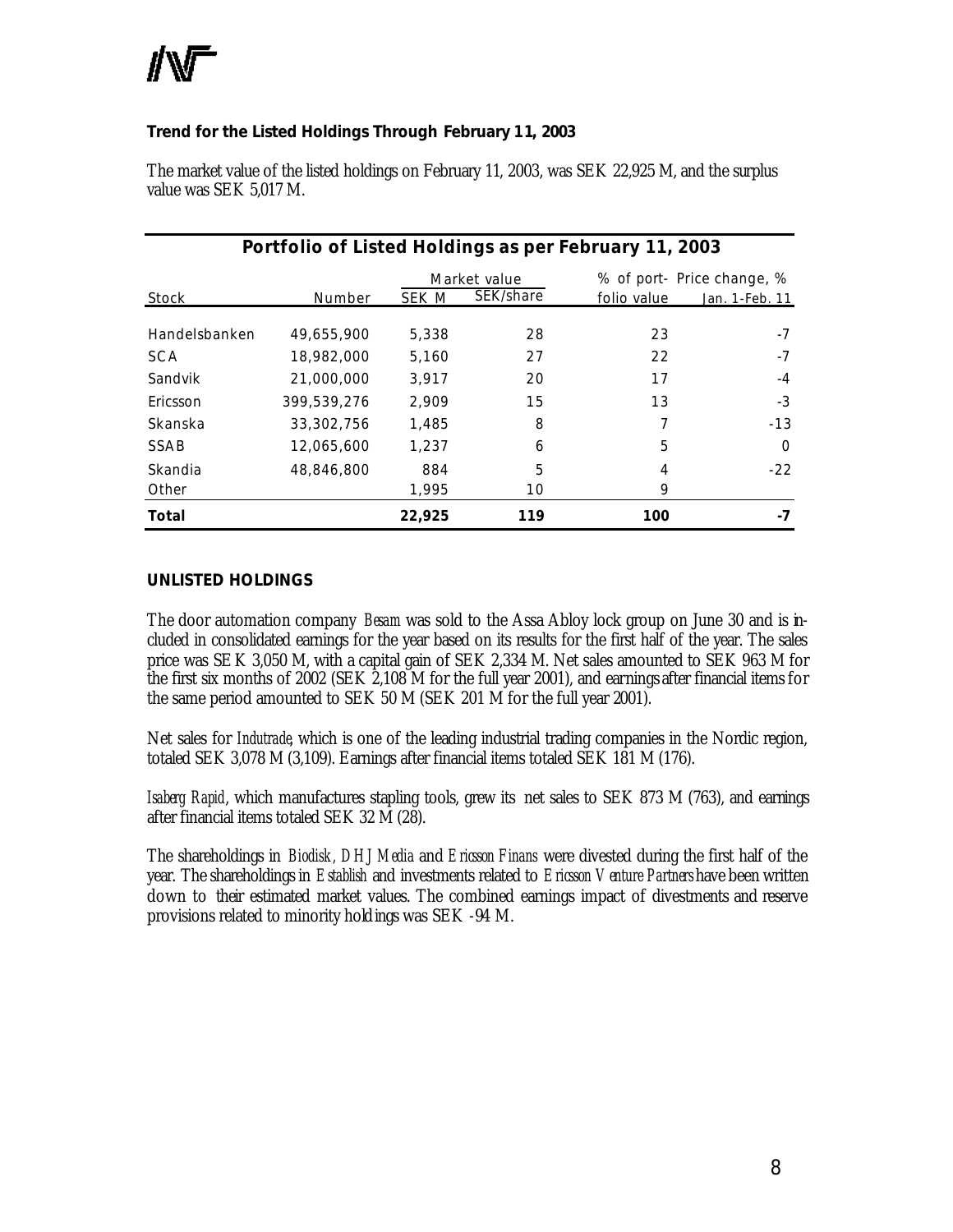

**GROUP**

#### *NET SALES AND EARNINGS* <sup>6</sup>

Consolidated net sales amounted to SEK 4,915 M (5,981). Operating earnings totaled SEK 4,712 M (1,919), of which earnings from portfolio management SEK 4,497 M (1,549), earnings from operating companies SEK 300 M (485) and management costs SEK -85 M (-115). The earnings from portfolio management include the sale of Besam with SEK 2,334 M. Net financial items amounted to SEK -236 M (-409). Earnings after financial items totaled SEK 4,476 M (1,510).

#### *FINANCING AND NET DEBT*

The Group's interest-bearing net debt decreased from SEK 5.7 billion to SEK 2.4 billion, mainly due to net sales of stocks.

From a portfolio perspective, without taking into account interest-bearing liabilities of subsidiaries, net debt decreased by SEK 3.2 billion, to SEK 1.9 billion. The net debt-equity ratio<sup>7</sup> improved, despite the weak stock market trend, from 11% at year-end 2001 to 7% as per December 31, 2002.



#### **PARENT COMPANY**

Earnings after net financial items for the Parent Company amounted to SEK 4,518 M (1,190) and included SEK 820 M (918) in dividend income, SEK 1,494 M (799) in capital gains from sales of listed stocks, and SEK 2,559 M (-79) in capital gains from sales of other stocks, of which the sale of Besam accounted for the most part. The Parent Company's earnings also include SEK 85 M in management costs (a decrease of SEK 30 M), SEK -28 M (-5) in other income and expense, and SEK -242 M (-328) in net financial items.

#### **PROPOSED DIVIDEND**

l

The Board proposes a dividend of SEK 5.00 per share (5.00), plus a bonus of SEK 0.80 per share (3.35), for a total of SEK 5.80 per share (8.35). The proposal entails that no tax will be paid by the Parent Company. The total dividend payout will thus amount to SEK 1,120 M.

<sup>6</sup> Industrivärden has ownership stakes in Ericsson, SCA, Skanska, and other companies which amount to at least 20% of the number of votes after full dilution (i.e., associated companies). The consolidated income statement and balance sheet presented in this report have been prepared in accordance with the acquisition value method. Once complete information from all associated companies is available – however, not later than two months after the end of the reporting period – a complementary income statement and balance sheet, prepared in accordance with the equity method, will be available upon request from Industrivärden and can be obtained from the Company's website.

<sup>7&</sup>lt;br>The Parent Company's interest-bearing net debt in relation to the market-valued equities portfolio.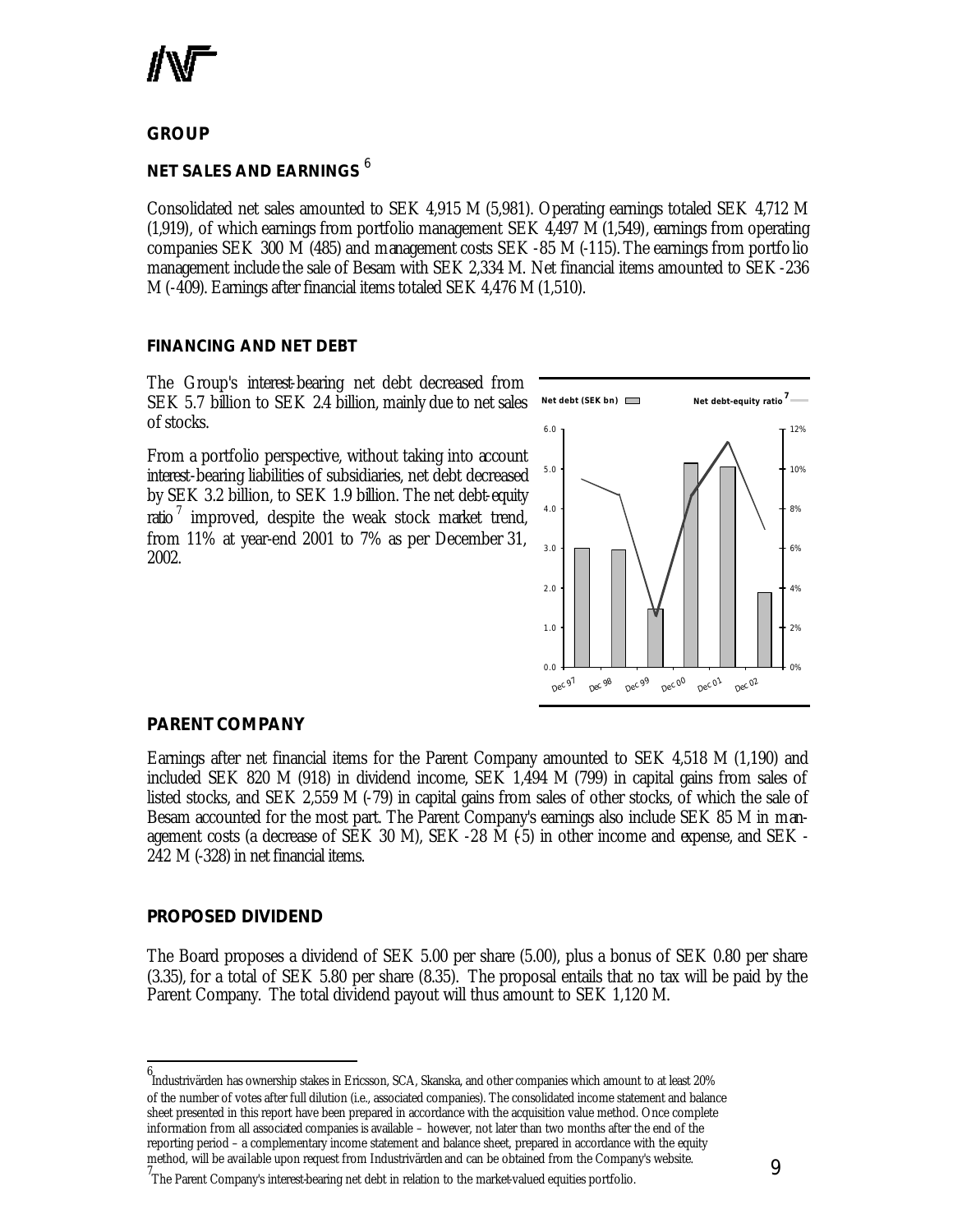

#### **ANNUAL GENERAL MEETING**

The Annual General Meeting will be held on Wednesday, April 2, 2003, at 2 p.m., at the Grand Hotel, Vinterträdgården, in Stockholm.

Industrivärden's nominating committee for the election of board members consists of Christer Elmehagen (AMF Pension), Thomas Halvorsen (Fourth AP Fund), Tom Hedelius (Chairman of Industrivärden), Curt Källströmer (Handelsbanken), and Fredrik Lundberg (L E Lundbergföretagen).

#### **ACCOUNTING PRINCIPLES**

This year-end report has been prepared in accordance with recommendation RR 20, Interim Reporting, of the Swedish Financial Accounting Standards Council. The recommendations of the Swedish Financial Accounting Standards Council that took effect on January 1, 2002, have been applied in this report but have not had any impact on earnings for the year. In other respects, the year-end report has been prepared using the same accounting principles and calculation methods used in the 2001 Annual Report.

Stockholm, February 12, 2003

The Board of Directors

#### **AUDITOR'S EXAMINATION REPORT**

We have conducted a limited review of the accompanying year-end report in accordance with the recommendation issued by FAR (the Swedish Institute of Authorized Public Accountants). A limited review is considerably less in scope than an audit. Nothing has come to our attention that indicates that the year-end rep ort does not fulfill the requirements of the Swedish Annual Accounts Act.

Stockholm, February 12, 2003

Öhrlings PricewaterhouseCoopers AB

Ingvar Pramhäll Authorized Public Accountant

#### **FINANCIAL CALENDAR**

The 2002 Annual Report will be published in mid-March 2003. The interim report for the period January–March 2003 will be released on May 5, 2003. The interim report for the period January–June 2003 will be released on August 29, 2003. The interim report for the period January–September 2003 will be released on October 31, 2003.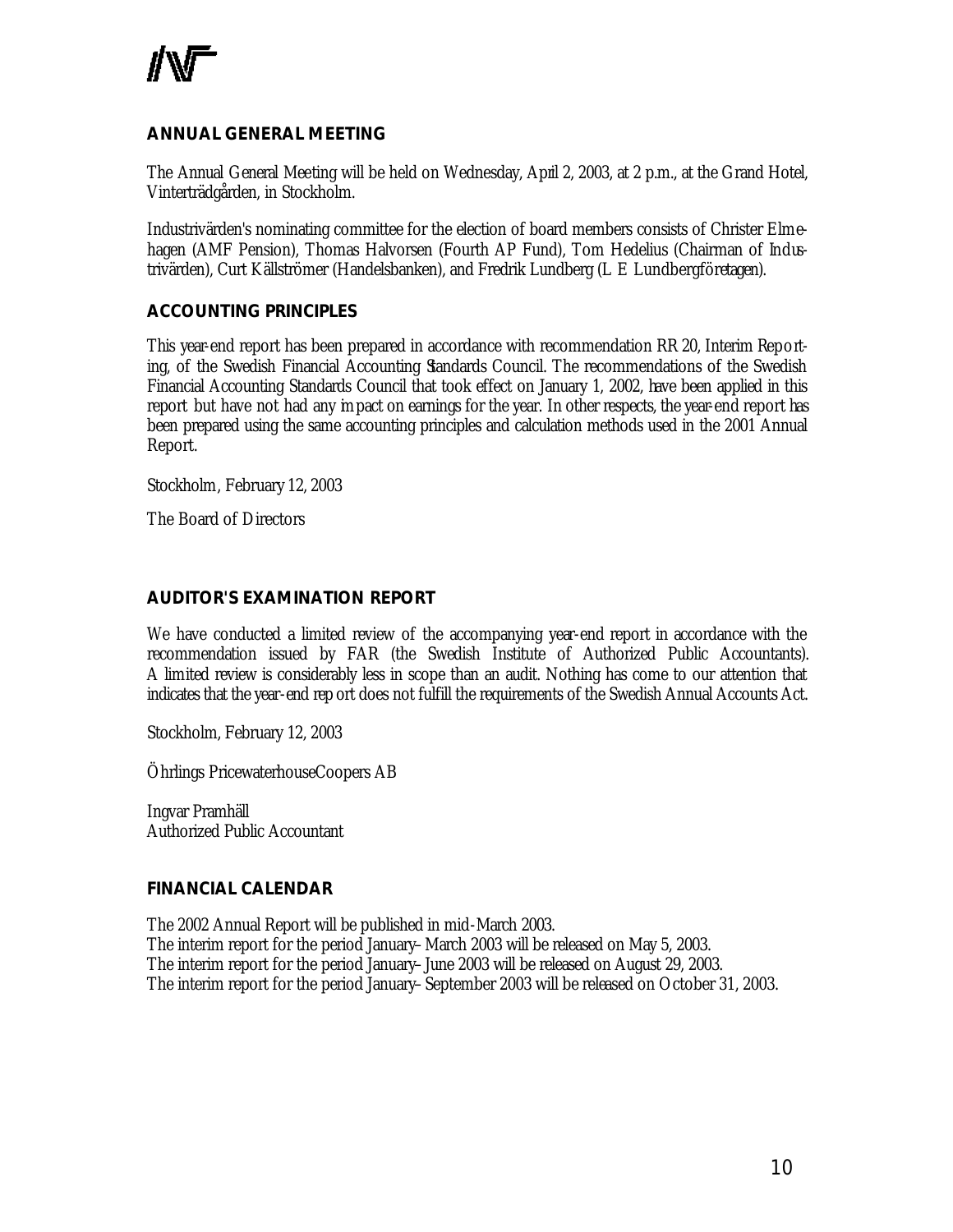

### **Industrivärden Consolidated Income Statement**

| SEK M                                       | 2002<br>Oct.-Dec. | 2001<br>Oct.-Dec. | 2002<br>Jan.-Dec. | 2001<br>Jan.-Dec. |
|---------------------------------------------|-------------------|-------------------|-------------------|-------------------|
| PORTFOLIO MANAGEMENT                        |                   |                   |                   |                   |
| Dividend income from stocks                 | 3                 | 6                 | 820               | 918               |
| Result of sales of listed stocks            | 17                | 239               | 1,480             | 713               |
| Result of sales of other stocks             | $-43$             |                   | 2,270             | -69               |
| Other income and expenses                   | $-41$             | -5                | -73               | $-13$             |
| Earnings from portfolio management          | $-64$             | 240               | 4,497             | 1,549             |
| <b>OPERATING COMPANIES</b>                  |                   |                   |                   |                   |
| Net sales                                   | 1,013             | 1,601             | 4,915             | 5,981             |
| Cost of goods sold                          | $-679$            | $-1,068$          | $-3,261$          | $-3,999$          |
| Development costs                           | -6                | $-19$             | $-46$             | -63               |
| Selling costs                               | $-215$            | $-280$            | $-961$            | $-1,023$          |
| Administrative costs                        | $-65$             | $-111$            | -347              | $-438$            |
| Other operating income and expenses         | 0                 | 6                 | 0                 | 27                |
| Earnings from operating companies           | 48                | 129               | 300               | 485               |
| <b>Management costs</b>                     | $-19$             | $-35$             | $-85$             | $-115$            |
| <b>Operating earnings</b>                   | $-35$             | 334               | 4,712             | 1,919             |
| Interest income                             | 22                | 14                | 75                | 48                |
| Interest expenses (excl. CPN interest)      | $-54$             | $-102$            | -289              | $-385$            |
| Other financial items                       | 8                 | $-22$             | $-22$             | $-72$             |
| Earnings after financial items              | -59               | 224               | 4,476             | 1,510             |
| <b>CPN</b> interest                         |                   | $-20$             |                   | $-161$            |
| <b>Earnings before taxes</b>                | -59               | 204               | 4,476             | 1,349             |
| Tax on earnings for the year                | $-17$             | $-11$             | $-111$            | $-126$            |
| Minority share in earnings for the year     | 0                 | $-2$              | 0                 | $\mathbf{0}$      |
| Net earnings for the year                   | $-76$             | 191               | 4,365             | 1,223             |
| Depreciation included in operating earnings | -34               | -47               | $-150$            | $-173$            |
| Net earnings per share, SEK <sup>8</sup>    | $-0.39$           | 1.09              | 22.60             | 7.17              |

*Besam which was sold on June 30, 2002, has been included in the consolidated income statement based on its results for the first six months of the year.*

 8 Earnings after tax, excluding CPN interest, divided by 193,135,612 shares.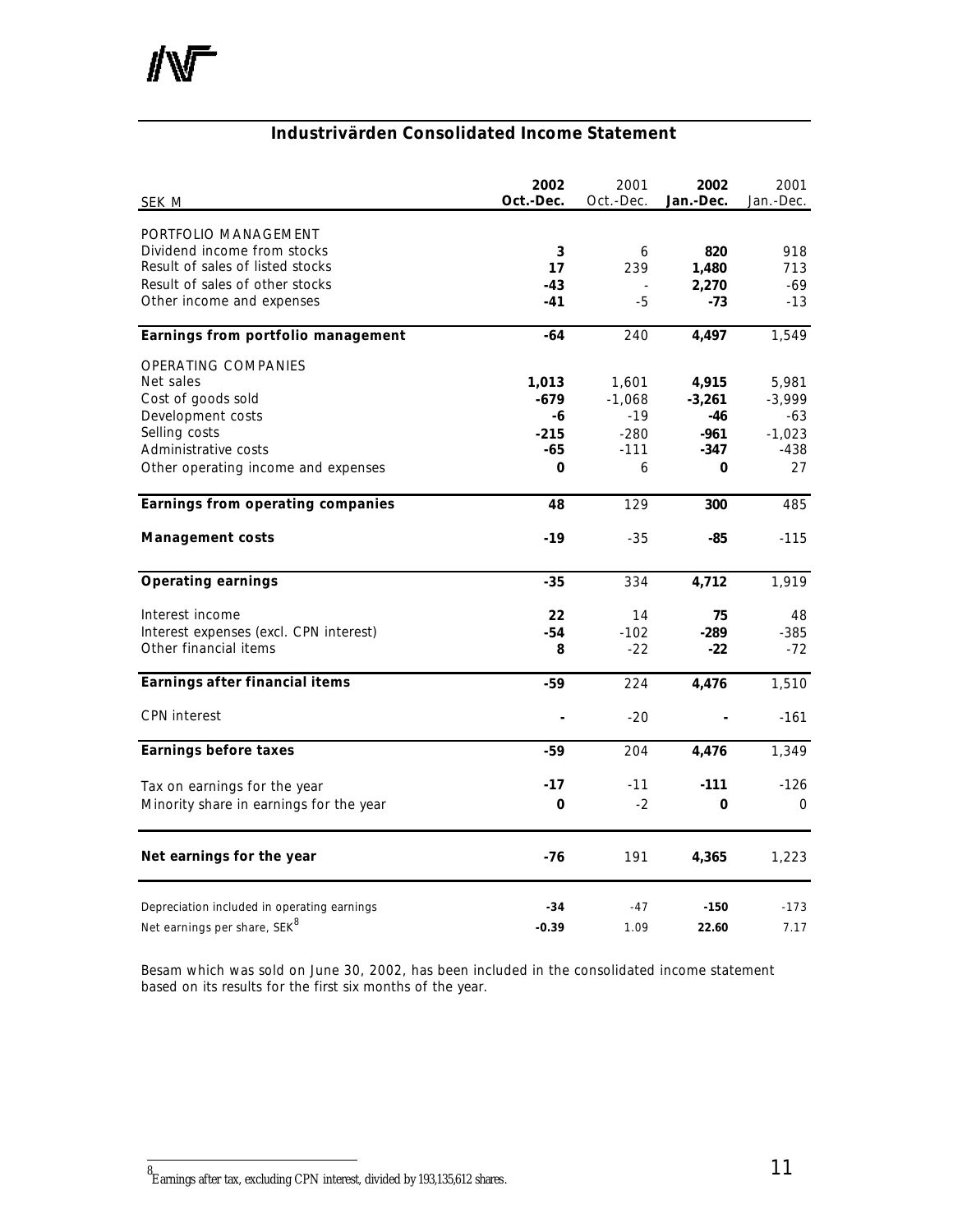#### **Breakdown by Business Unit**

#### **Net sales**

|                            | 2002                     | 2001      | 2002      | 2001      |
|----------------------------|--------------------------|-----------|-----------|-----------|
| SEK M                      | Oct.-Dec.                | Oct.-Dec. | Jan.-Dec. | Jan.-Dec. |
| Indutrade                  | 791                      | 796       | 3,078     | 3,109     |
| Isaberg Rapid              | 222                      | 220       | 873       | 763       |
| Besam (sold holding)       | $\overline{\phantom{0}}$ | 585       | 963       | 2,108     |
| Other, net                 |                          |           |           |           |
| Total, operating companies | 1.013                    | 1.601     | 4.915     | 5,981     |

#### **Earnings after financial items**

| SEK M                                                            | 2002<br>Oct.-Dec. | 2001<br>Oct.-Dec.     | 2002<br>Jan.-Dec.     | 2001<br>Jan.-Dec. |
|------------------------------------------------------------------|-------------------|-----------------------|-----------------------|-------------------|
| Portfolio management <sup>9</sup>                                | $-104$            | 116                   | 4,185                 | 1,104             |
| Indutrade<br>Isaberg Rapid<br>Besam (sold holding)<br>Other, net | 34<br>5<br>6      | 36<br>0<br>73<br>$-1$ | 181<br>32<br>50<br>28 | 176<br>28<br>201  |
| Total, operating companies                                       | 45                | 108                   | 291                   | 406               |
| Group                                                            | -59               | 224                   | 4,476                 | 1,510             |

| <b>Result of Sales of Stocks</b>                     |                        |                       |  |  |  |
|------------------------------------------------------|------------------------|-----------------------|--|--|--|
| <b>Listed Stocks</b><br>SEK M                        |                        |                       |  |  |  |
| January-December<br>Lundbeck A/S<br>Other            | 1,498<br>-18           | $1,480$ <sup>10</sup> |  |  |  |
| October-December<br>Other                            | 17                     | $17^{10}$             |  |  |  |
| <b>Other Stocks</b><br>SEK M                         |                        |                       |  |  |  |
| January-December<br>Besam<br><b>Biodisk</b><br>Other | 2,334<br>109<br>$-173$ | 2,270                 |  |  |  |
| October-December<br>Other                            | -43                    | $-43$                 |  |  |  |

l

<sup>9</sup> Parent Company and other portfolio management companies.

 $^{10}$ Of the total amount reported for result of sales of listed stocks, SEK 1,494 M pertains to the Parent Company for January-December and SEK 17 M for October-December, while SEK -14 M and SEK 0 M respectively, pertains to other portfolio management companies.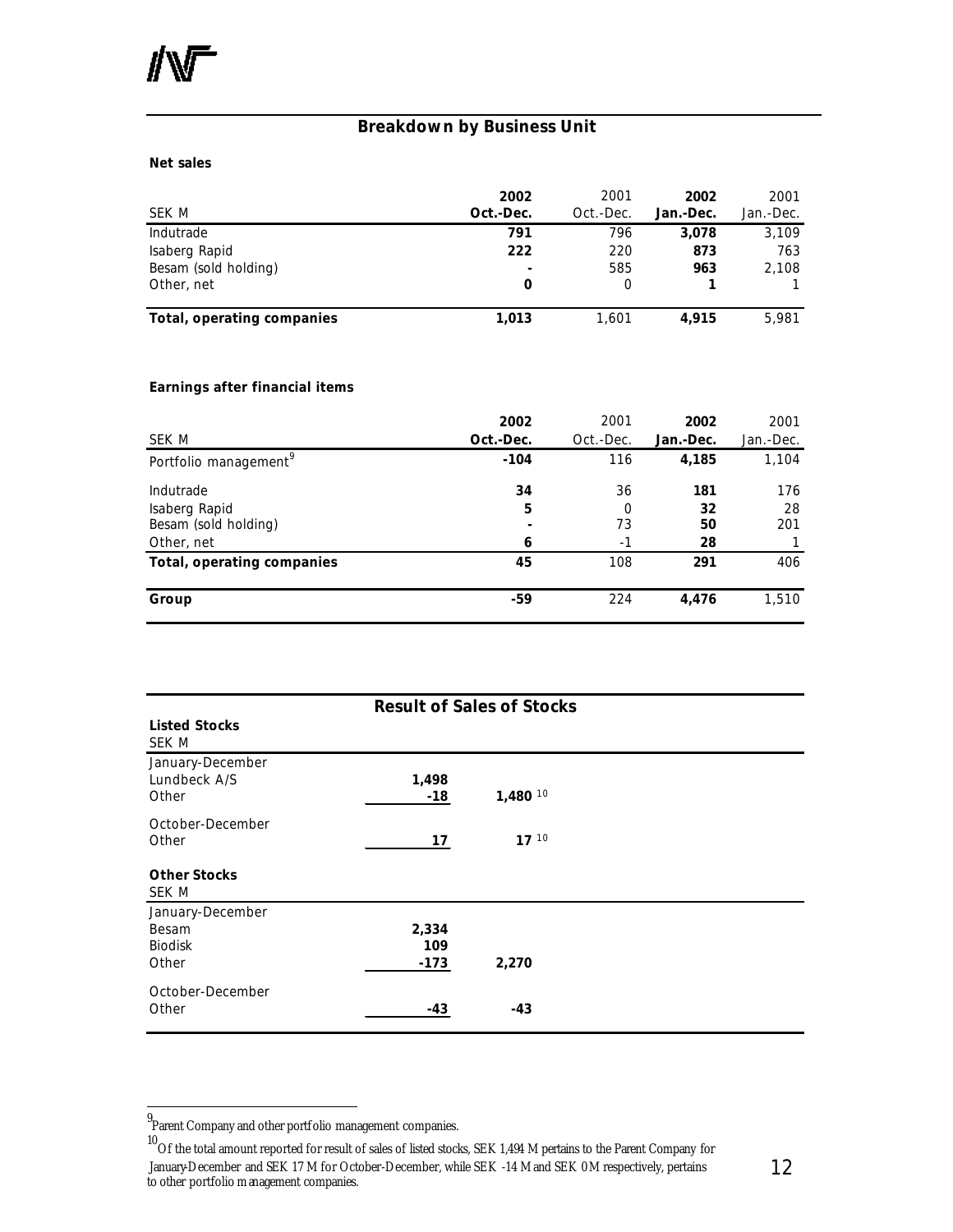

#### **Industrivärden Consolidated Balance Sheet**

|                                            | Dec. 31 | Dec. 31 |
|--------------------------------------------|---------|---------|
| <u>SEK M</u>                               | 2002    | 2001    |
|                                            |         |         |
| Intangible assets                          | 226     | 252     |
| Tangible assets                            | 561     | 713     |
| Shares and participations                  | 17,775  | 17,621  |
| Other financial assets                     | 30      | 147     |
| Inventories                                | 737     | 1,027   |
| Accounts receivable, trade                 | 585     | 1,100   |
| Other current assets                       | 134     | 214     |
| Cash and cash equivalents                  | 2,127   | 1,034   |
|                                            |         |         |
| <b>Total assets</b>                        | 22,175  | 22,108  |
| Shareholders' equity                       | 16,639  | 13,355  |
| Minority shares                            |         | 0       |
| CPN loans                                  |         | 398     |
| Provisions                                 | 239     | 361     |
| Long-term liabilities, noninterest-bearing | 9       | 12      |
| Long-term liabilities, interest-bearing    | 2,547   | 3,624   |
| Current liabilities, noninterest-bearing   | 932     | 1,416   |
| Current liabilities, interest-bearing      | 1,808   | 2,942   |
|                                            |         |         |
| Total shareholders' equity and liabilities | 22,175  | 22,108  |

#### Change in shareholders' equity **Change in shareholders' equity Universe Equipment** Unrestricted Total share-

|                                                   | Capital | Restricted | shareholders' | holders'       |
|---------------------------------------------------|---------|------------|---------------|----------------|
| SEK M                                             | stock   | reserves   | equity        | equity         |
| Opening shareholders' equity according to adopted |         |            |               |                |
| balance sheet as per December 31, 2001            | 871     | 967        | 11,517        | 13,355         |
| Conversion of CPNs                                | 95      | 303        |               | 398            |
| Dividend to shareholders                          |         |            | $-1,458$      | $-1,458$       |
| Transfers between unrestricted and                |         |            |               |                |
| restricted shareholders' equity                   |         | -5         | 5             |                |
| <b>Translation differences</b>                    |         | 0          | $-21$         | $-21$          |
| Net earnings for the year                         |         |            | 4,365         | 4,365          |
| December 31, 2002                                 | 966     | 1,265      | 14,408        | 16,639         |
|                                                   |         |            |               |                |
| Opening shareholders' equity according to adopted |         |            |               |                |
| balance sheet as per December 31, 2000            | 859     | 928        | 11,715        | 13,502         |
| Effect of new accounting principles               |         |            | 2             | $\overline{2}$ |
| Dividend to shareholders                          |         |            | $-1,442$      | $-1,442$       |
| <b>Conversion of CPNs</b>                         | 12      | 37         |               | 49             |
| Transfers between unrestricted and                |         |            |               |                |
| restricted shareholders' equity                   |         | -4         | 4             |                |
| <b>Translation differences</b>                    |         | 6          | 15            | 21             |
| Net earnings for the year                         |         |            | 1,223         | 1,223          |
| December 31, 2001                                 | 871     | 967        | 11,517        | 13,355         |